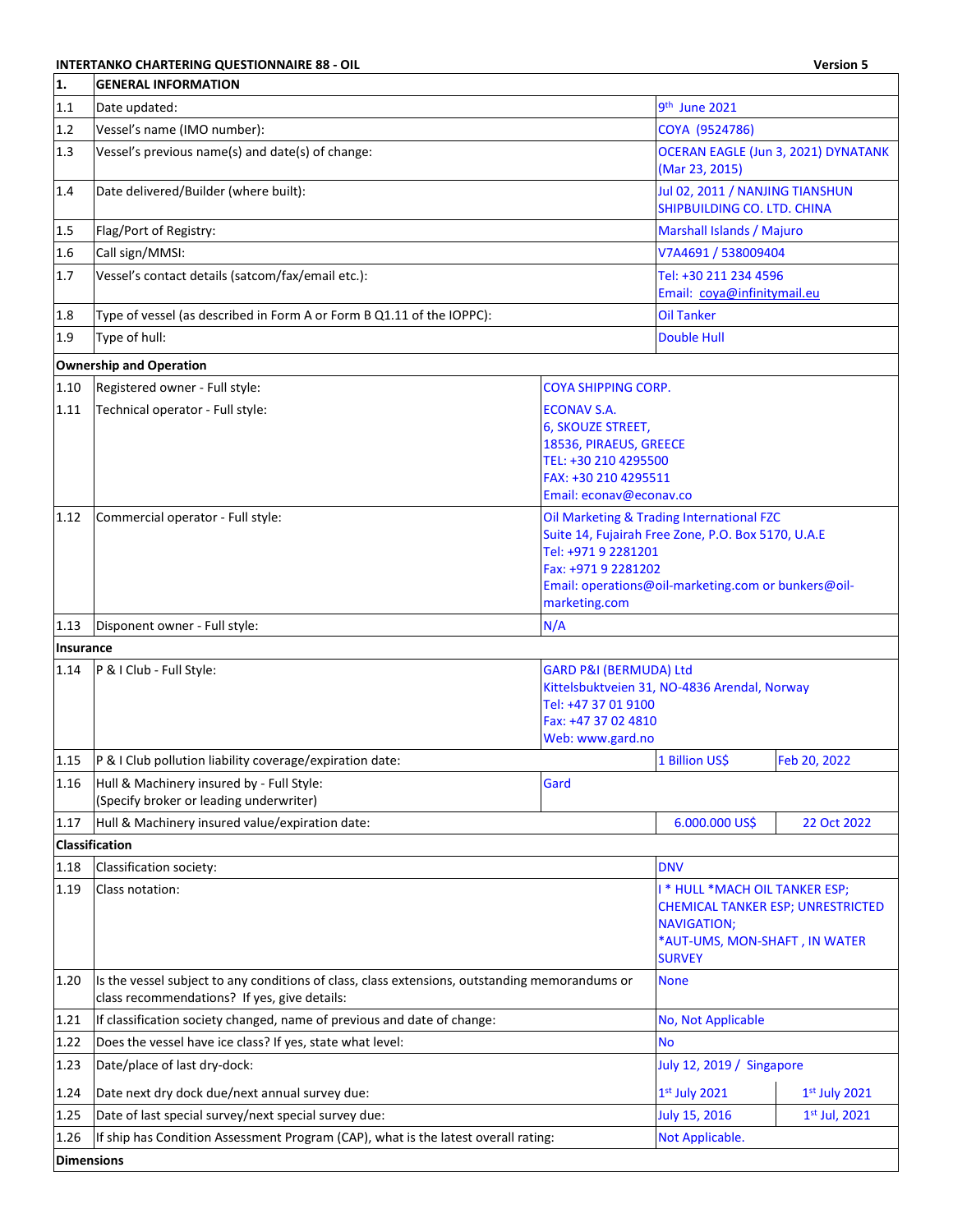| 1.27            | Length overall (LOA):                                                                 |              |              | <b>122.20 Metres</b>                                                                                                                                                                                                                                                                                                                                                                                                                                                                                                                                                                   |                                         |
|-----------------|---------------------------------------------------------------------------------------|--------------|--------------|----------------------------------------------------------------------------------------------------------------------------------------------------------------------------------------------------------------------------------------------------------------------------------------------------------------------------------------------------------------------------------------------------------------------------------------------------------------------------------------------------------------------------------------------------------------------------------------|-----------------------------------------|
| 1.28            | Length between perpendiculars (LBP):                                                  | 116 Metres   |              |                                                                                                                                                                                                                                                                                                                                                                                                                                                                                                                                                                                        |                                         |
| 1.29            | Extreme breadth (Beam):                                                               | 19.05 Metres |              |                                                                                                                                                                                                                                                                                                                                                                                                                                                                                                                                                                                        |                                         |
| 1.30            | Moulded depth:                                                                        | 10.50 Metres |              |                                                                                                                                                                                                                                                                                                                                                                                                                                                                                                                                                                                        |                                         |
| 1.31            | Keel to masthead (KTM)/ Keel to masthead (KTM) in collapsed condition, if applicable: |              |              | <b>33.40 Metres</b>                                                                                                                                                                                                                                                                                                                                                                                                                                                                                                                                                                    | <b>NA</b>                               |
| 1.32            | Distance bridge front to center of manifold:                                          |              | 35.43 Metres |                                                                                                                                                                                                                                                                                                                                                                                                                                                                                                                                                                                        |                                         |
| 1.33            | Bow to center manifold (BCM)/Stern to center manifold (SCM):                          | 62.77 Metres | 59.43 Metres |                                                                                                                                                                                                                                                                                                                                                                                                                                                                                                                                                                                        |                                         |
| 1.34            | Parallel body distances<br>Lightship                                                  |              |              | <b>Normal Ballast</b>                                                                                                                                                                                                                                                                                                                                                                                                                                                                                                                                                                  | Summer Dwt                              |
|                 | Forward to mid-point manifold:                                                        |              | 29.32 Metres | 33.25 Metres                                                                                                                                                                                                                                                                                                                                                                                                                                                                                                                                                                           | 33.96 Metres                            |
|                 | Aft to mid-point manifold:<br>21.45 Metres                                            |              |              | 29.67 Metres                                                                                                                                                                                                                                                                                                                                                                                                                                                                                                                                                                           | 30.33 Metres                            |
|                 | Parallel body length:                                                                 |              | 50.77 Metres | 62.92 Metres                                                                                                                                                                                                                                                                                                                                                                                                                                                                                                                                                                           | 64.29 Metres                            |
| <b>Tonnages</b> |                                                                                       |              |              |                                                                                                                                                                                                                                                                                                                                                                                                                                                                                                                                                                                        |                                         |
| 1.35            | Net Tonnage:                                                                          |              |              |                                                                                                                                                                                                                                                                                                                                                                                                                                                                                                                                                                                        | 2,673                                   |
| 1.36            | Gross Tonnage/Reduced Gross Tonnage (if applicable):                                  |              |              | 6,962                                                                                                                                                                                                                                                                                                                                                                                                                                                                                                                                                                                  | <b>Not Applicable</b>                   |
| 1.37            | Suez Canal Tonnage - Gross (SCGT)/Net (SCNT):                                         |              |              | 7,476.94                                                                                                                                                                                                                                                                                                                                                                                                                                                                                                                                                                               | 5,730.10                                |
| 1.38            | Panama Canal Net Tonnage (PCNT):                                                      |              |              |                                                                                                                                                                                                                                                                                                                                                                                                                                                                                                                                                                                        | 5,903                                   |
|                 | <b>Loadline Information</b>                                                           |              |              |                                                                                                                                                                                                                                                                                                                                                                                                                                                                                                                                                                                        |                                         |
| 1.39            | Loadline                                                                              | Freeboard    | Draft        | Deadweight                                                                                                                                                                                                                                                                                                                                                                                                                                                                                                                                                                             | Displacement                            |
|                 | Summer:                                                                               | 3.512 Metres | 7.014 Metres | 9,519 Metric<br><b>Tonnes</b>                                                                                                                                                                                                                                                                                                                                                                                                                                                                                                                                                          | 12,930 Metric<br><b>Tonnes</b>          |
|                 | Winter:                                                                               | 3.658 Metres | 6.868 Metres | 9,214 Metric<br><b>Tonnes</b>                                                                                                                                                                                                                                                                                                                                                                                                                                                                                                                                                          | 12,625 Metric<br><b>Tonnes</b>          |
|                 | Tropical:                                                                             | 3.366 Metres | 7.16 Metres  | 9,825 Metric<br><b>Tonnes</b>                                                                                                                                                                                                                                                                                                                                                                                                                                                                                                                                                          | 13,236 Metric<br><b>Tonnes</b>          |
|                 | Lightship:                                                                            | 8.383 Metres | 2.182 Metres |                                                                                                                                                                                                                                                                                                                                                                                                                                                                                                                                                                                        | Not Applicable 3,411 Metric Tonnes      |
|                 | <b>Normal Ballast Condition:</b>                                                      | 5.611 Metres | 4.914 Metres | <b>Tonnes</b>                                                                                                                                                                                                                                                                                                                                                                                                                                                                                                                                                                          | 5,200 Metric 8,611 Metric Tonnes        |
|                 | <b>Segregated Ballast Condition:</b>                                                  | 5.611 Metres | 4.914 Metres | <b>Tonnes</b>                                                                                                                                                                                                                                                                                                                                                                                                                                                                                                                                                                          | 5,200 Metric 8,611 Metric Tonnes        |
| 1.40            | FWA/TPC at summer draft:                                                              |              |              | <b>155 Millimetres</b>                                                                                                                                                                                                                                                                                                                                                                                                                                                                                                                                                                 | 20.90 Metric Tonnes                     |
| 1.41            | Does vessel have multiple SDWT? If yes, please provide all assigned loadlines:        |              |              | <b>No</b>                                                                                                                                                                                                                                                                                                                                                                                                                                                                                                                                                                              |                                         |
| 1.42            | Constant (excluding fresh water):                                                     |              |              |                                                                                                                                                                                                                                                                                                                                                                                                                                                                                                                                                                                        |                                         |
| 1.43            | What is the company guidelines for Under Keel Clearance (UKC) for this vessel?        |              |              | Ocean Passage - 20% of deepest draft,<br>Coastal Passage - 15% of deepest draft,<br>Channel / River passage / Shallow Water<br>deepest draft,<br>At Berth - 0.5 meters under-keel,<br>- Where the regulations or bylaws of any<br>State or Port authority or any Terminal<br>Operator require a UKC in excess of the<br>above then such greater allowance shall<br>be complied with as far as practicable<br>and safe to do so.<br>- Malacca & Singapore Strait transit -<br>Minimum Mandatory UKC of not less<br>than 3.5m must be maintained at all<br>times for deep draft vessels. | / Within Port Limit / At SBM/CBM 10% of |
| 1.44            | What is the max height of mast above waterline (air draft)                            |              |              | <b>Full Mast</b>                                                                                                                                                                                                                                                                                                                                                                                                                                                                                                                                                                       | <b>Collapsed Mast</b>                   |
|                 | Summer deadweight:                                                                    |              |              | <b>31.218 Metres</b>                                                                                                                                                                                                                                                                                                                                                                                                                                                                                                                                                                   | <b>Not Applicable</b>                   |
|                 | Normal ballast:                                                                       |              |              | 28.49 Metres                                                                                                                                                                                                                                                                                                                                                                                                                                                                                                                                                                           | <b>Not Applicable</b>                   |
|                 | Lightship:                                                                            |              |              | <b>26.386 Metres</b>                                                                                                                                                                                                                                                                                                                                                                                                                                                                                                                                                                   | <b>Not Applicable</b>                   |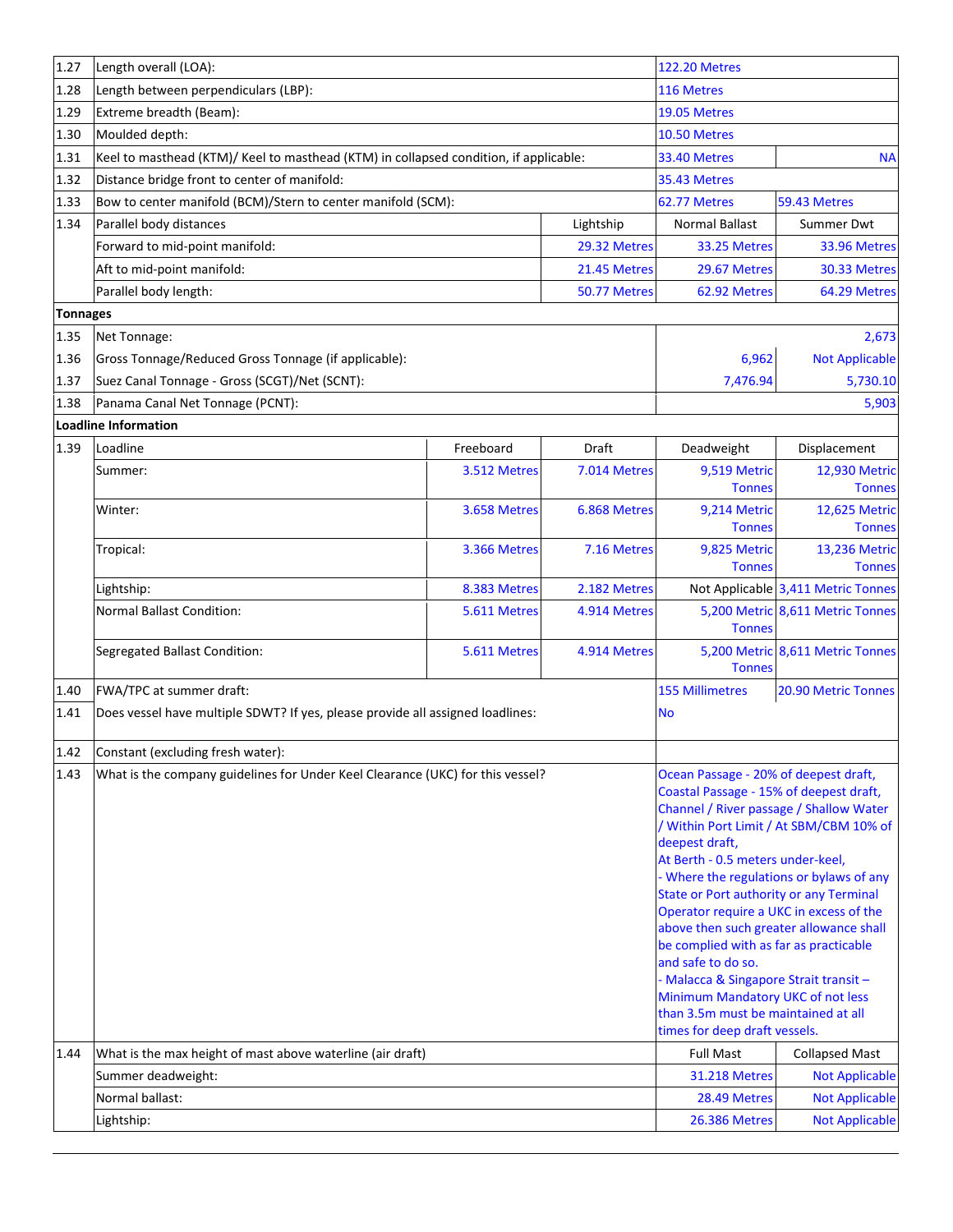| $\overline{2}$ . | <b>CERTIFICATES</b>                                                                                                                   | <b>Issued</b> | <b>Last Annual</b> | <b>Last Intermediate</b> | <b>Expires</b>        |
|------------------|---------------------------------------------------------------------------------------------------------------------------------------|---------------|--------------------|--------------------------|-----------------------|
| 2.1              | Safety Equipment Certificate (SEC):                                                                                                   | 04/06/2021    |                    |                          | 01/07/2021            |
| 2.2              | Safety Radio Certificate (SRC):                                                                                                       | 04/06/2021    |                    |                          | 01/07/2021            |
| 2.3              | Safety Construction Certificate (SCC):                                                                                                | 04/06/2021    |                    |                          | 01/07/2021            |
| 2.4              | International Loadline Certificate (ILC):                                                                                             | 04/06/2021    |                    |                          | 01/07/2021            |
| 2.5              | International Oil Pollution Prevention Certificate (IOPPC):                                                                           | 04/06/2021    |                    |                          | 01/07/2021            |
| 2.6              | International Ship Security Certificate (ISSC):                                                                                       | 04/06/2021    |                    |                          | 04/12/2021            |
| 2.7              | Maritime Labour Certificate (MLC):                                                                                                    | 04/06/2021    |                    |                          | 04/12/2021            |
| 2.8              | ISM Safety Management Certificate (SMC):                                                                                              | 04/06/2021    |                    |                          | 04/12/2021            |
| 2.9              | Document of Compliance (DOC):                                                                                                         | 19/12/2018    | 24/03/2021         |                          | 09/01/2022            |
| 2.10             | USCG Certificate of Compliance (USCGCOC):                                                                                             |               |                    |                          |                       |
| 2.11             | Civil Liability Convention (CLC) 1992 Certificate:                                                                                    | 03/06/2021    |                    |                          | 20/02/2022            |
| 2.12             | Civil Liability for Bunker Oil Pollution Damage Convention<br>(CLBC) Certificate:                                                     | 03/06/2021    |                    |                          | 20/02/2022            |
| 2.13             | Liability for the Removal of Wrecks Certificate (WRC):                                                                                | 03/06/2021    |                    |                          | 20/02/2022            |
| 2.14             | U.S. Certificate of Financial Responsibility (COFR):                                                                                  |               |                    |                          |                       |
| 2.15             | Certificate of Class (COC):                                                                                                           | 04/06/2021    |                    |                          | 01/07/2021            |
| 2.16             | International Sewage Pollution Prevention Certificate<br>(ISPPC):                                                                     | 04/06/2021    |                    |                          | 01/07/2021            |
| 2.17             | Certificate of Fitness (COF):                                                                                                         | 04/06/2021    |                    |                          | 01/07/2021            |
| 2.18             | International Energy Efficiency Certificate (IEEC):                                                                                   | 04/06/2021    |                    |                          | <b>Not Applicable</b> |
| 2.19             | International Air Pollution Prevention Certificate (IAPPC):                                                                           | 04/06/2021    |                    |                          | 01/07/2021            |
|                  | Documentation                                                                                                                         |               |                    |                          |                       |
| 2.20             | Owner warrant that vessel is member of ITOPF and will remain so for the entire duration of this<br>voyage/contract:                   |               | Yes                |                          |                       |
| 2.21             | Does vessel have in place a Drug and Alcohol Policy complying with OCIMF guidelines for Control<br>of Drugs and Alcohol Onboard Ship? |               |                    | Yes                      |                       |
| 2.22             | Is the ITF Special Agreement on board (if applicable)?                                                                                |               |                    | <b>No</b>                |                       |
| 2.23             | ITF Blue Card expiry date (if applicable):                                                                                            |               |                    | <b>Not Applicable</b>    |                       |

| 3.  | <b>CREW</b>                                                       |  |                                        |                                                                                                                                                                                                                                                                                                                                                                                                                           |  |
|-----|-------------------------------------------------------------------|--|----------------------------------------|---------------------------------------------------------------------------------------------------------------------------------------------------------------------------------------------------------------------------------------------------------------------------------------------------------------------------------------------------------------------------------------------------------------------------|--|
| 3.1 | Nationality of Master:                                            |  |                                        | <b>Greek</b>                                                                                                                                                                                                                                                                                                                                                                                                              |  |
| 3.2 | Number and nationality of Officers:<br>8                          |  | <b>FILIPINO/ INDONESIAN/SRI LANKAN</b> |                                                                                                                                                                                                                                                                                                                                                                                                                           |  |
| 3.3 | Number and nationality of Crew:                                   |  | 12                                     | <b>FILIPINO/ INDONESIAN/SRI LANKAN</b>                                                                                                                                                                                                                                                                                                                                                                                    |  |
| 3.4 | What is the common working language onboard:                      |  |                                        | <b>English</b>                                                                                                                                                                                                                                                                                                                                                                                                            |  |
| 3.5 | Do officers speak and understand English?                         |  |                                        | Yes                                                                                                                                                                                                                                                                                                                                                                                                                       |  |
| 3.6 | If Officers/ratings employed by a manning agency - Full<br>style: |  |                                        | <b>CROSSWORLD MARINE</b><br>V.A. RUFINO STREET 110 7TH FLOOR<br>STAGE HOUSE, LAGASPI VILLAGE, MAKATI<br><b>CITY, PHILIPPINES</b><br>TEL: +6327505268/FAX:+6328927242<br>E-MAIL: info@crossworldmarine.com<br><b>THALINA SHIPPING CO LTD</b><br>NO 46-3/1, HOSPITAL STR COLOMBO-01,<br><b>SRI LANKA</b><br><b>ABM &amp; CIRCLE NAVIGATION</b><br><b>ADICIPITA BANGUIN MANDIRI, PT</b><br>LINGGA DARMA BUILDING, Jl. WARUNG |  |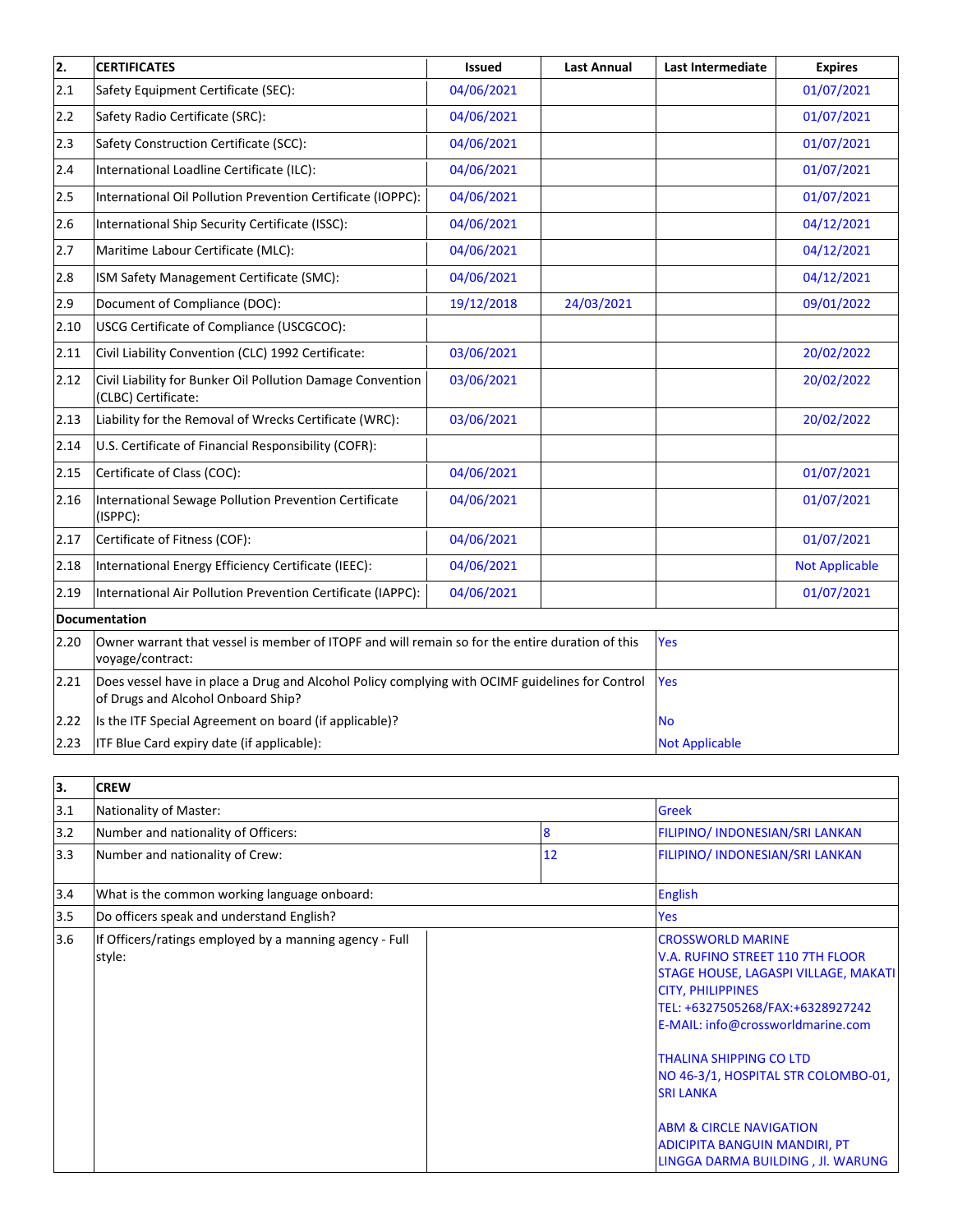| <b>BUNCIT RAYA NO. 17, JAKARTA SELATAN</b><br><b>12550 INDONESIA</b> |
|----------------------------------------------------------------------|
|----------------------------------------------------------------------|

| 14. | <b>FOR USA CALLS</b>                                                                                                                     |                |
|-----|------------------------------------------------------------------------------------------------------------------------------------------|----------------|
| 4.1 | Has the vessel Operator submitted a Vessel Spill Response Plan to the US Coast Guard which has<br>been approved by official USCG letter? | Not applicable |
| 4.2 | Qualified individual (QI) - Full style:                                                                                                  | Not applicable |
| 4.3 | Oil Spill Response Organization (OSRO) - Full style:                                                                                     | Not applicable |
| 4.4 | Salvage and Marine Firefighting Services (SMFF) - Full Style:                                                                            | Not applicable |

| 15.  | SAFETY/HELICOPTER                                                                                                                            |                                              |
|------|----------------------------------------------------------------------------------------------------------------------------------------------|----------------------------------------------|
| 15.1 | Its the vessel operated under a Quality Management System? If Yes, what type of system?<br>(ISO9001 or IMO Resolution A.741(18) as amended): | Yes, IMO Resolution A.741(18) as<br>lamended |
| 5.2  | Can the ship comply with the ICS Helicopter Guidelines?                                                                                      | <b>No</b>                                    |
|      | [5.2.1 If Yes, state whether winching or landing area provided:                                                                              | <b>Not Applicable</b>                        |
|      | [5.2.2 If Yes, what is the diameter of the circle provided:                                                                                  | <b>Not Applicable</b>                        |

| <sup>6.</sup> | <b>COATING/ANODES</b> |            |                                            |                   |            |
|---------------|-----------------------|------------|--------------------------------------------|-------------------|------------|
| 6.1           | <b>Tank Coating</b>   | Coated     | Type                                       | To What Extent    | Anodes     |
|               | Cargo tanks:          | <b>Yes</b> | <b>TANKGUARD</b><br><b>SPECIAL (EPOXY)</b> | <b>Whole Tank</b> | <b>Yes</b> |
|               | Ballast tanks:        | <b>Yes</b> | <b>JOTUN</b>                               | <b>Whole Tank</b> | <b>Yes</b> |
|               | Slop tanks:           | <b>Yes</b> | <b>TANKGUARD</b>                           | <b>Whole Tank</b> |            |

| 17. | <b>BALLAST</b>           |     |              |                        |                            |
|-----|--------------------------|-----|--------------|------------------------|----------------------------|
| 7.1 | Pumps                    | No. | Type         | Capacity               | At What Head<br>$(sg=1.0)$ |
|     | <b>Ballast Pumps:</b>    |     | <b>Screw</b> | 250 Cu.<br>Metres/Hour |                            |
|     | <b>Ballast Eductors:</b> |     |              |                        |                            |

| 18.                | <b>CARGO</b>                                                                                              |                                                                                                                        |                   |  |  |
|--------------------|-----------------------------------------------------------------------------------------------------------|------------------------------------------------------------------------------------------------------------------------|-------------------|--|--|
|                    | Double Hull Vessels                                                                                       |                                                                                                                        |                   |  |  |
| 8.1                | Its vessel fitted with centerline bulkhead in all cargo tanks? If Yes, solid or perforated:<br>Yes, Solid |                                                                                                                        |                   |  |  |
|                    | <b>Cargo Tank Capacities</b>                                                                              |                                                                                                                        |                   |  |  |
| 8.2                | Number of cargo tanks and total cubic capacity (98%):                                                     | 10                                                                                                                     | 10,888 Cu. Metres |  |  |
| 8.2.1              | Capacity (98%) of each natural segregation with double valve (specify tanks):                             | Seg#1: 2117 m3 (1P/S, Slop P)<br>Seg#2: 4608 m3 (3P/S, 5P/S)<br>Seg#3: 2753 m3 (4P/S, Slop S)<br>Seg#4: 2294 m3 (2P/S) |                   |  |  |
| 8.3                | Number of slop tanks and total cubic capacity (98%):                                                      |                                                                                                                        | 883 Cu. Metres    |  |  |
| 8.3.1              | Specify segregations which slops tanks belong to and their capacity with double valve:                    | <b>Not Applicable</b>                                                                                                  |                   |  |  |
| 8.3.2              | Residual/retention oil tank(s) capacity (98%), if applicable:                                             | <b>Nil</b>                                                                                                             |                   |  |  |
| <b>SBT Vessels</b> |                                                                                                           |                                                                                                                        |                   |  |  |
| 8.3.3              | What is total SBT capacity and percentage of SDWT vessel can maintain?                                    | 4,307.50 Cu.<br><b>Metres</b>                                                                                          | 45.24 %           |  |  |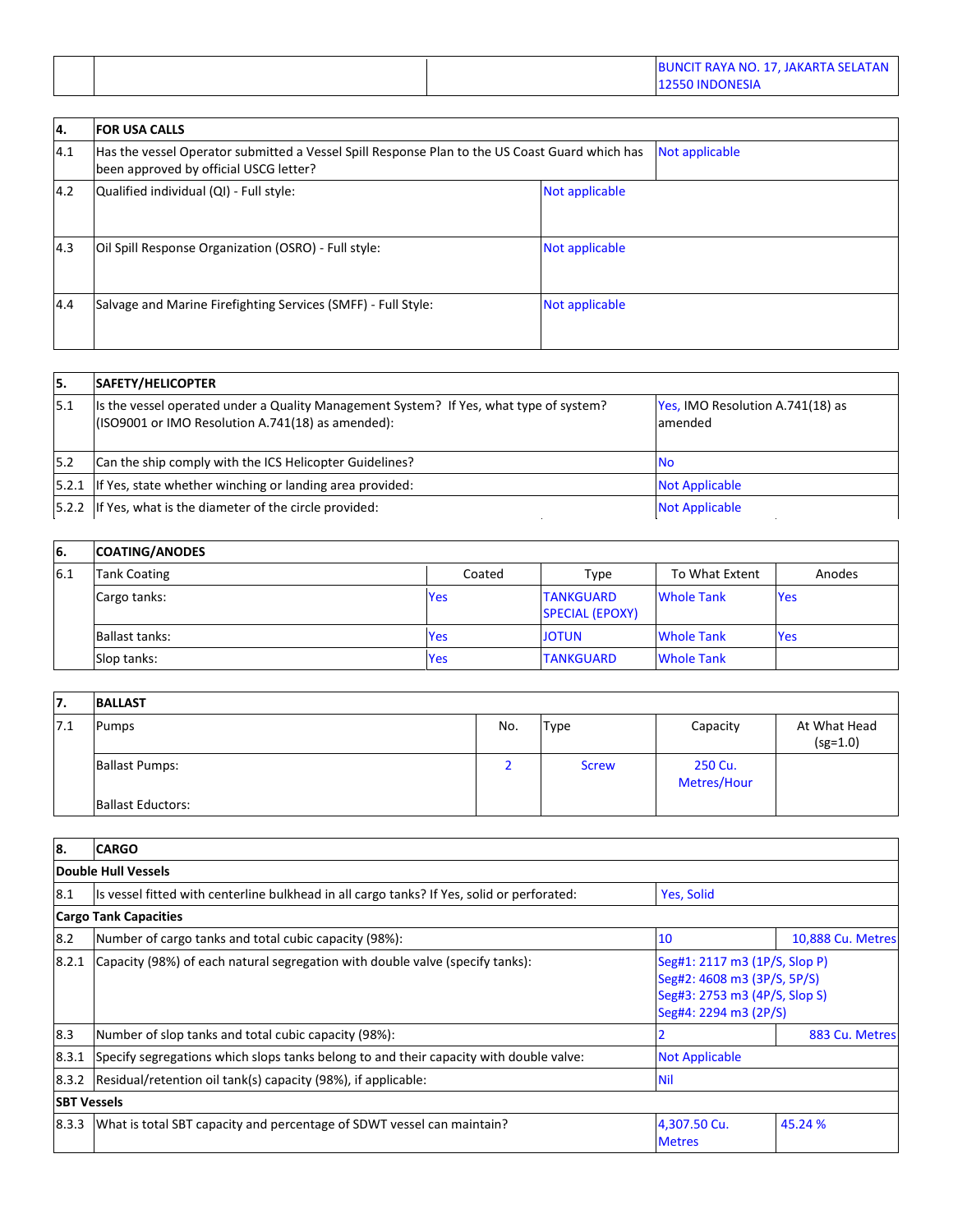| 8.3.4          | Does vessel meet the requirements of MARPOL Annex I Reg 18.2:                                                                          |              | <b>No</b>                                                                                          |                          |  |
|----------------|----------------------------------------------------------------------------------------------------------------------------------------|--------------|----------------------------------------------------------------------------------------------------|--------------------------|--|
|                | <b>Cargo Handling and Pumping Systems</b>                                                                                              |              |                                                                                                    |                          |  |
| 8.4            | How many grades/products can vessel load/discharge with double valve segregation:                                                      |              |                                                                                                    | 4                        |  |
| 8.5            | Are there any cargo tank filling restrictions?<br>If yes, specify number of slack tanks, max s.g., ullage restrictions etc.:           |              | Yes<br>98%                                                                                         |                          |  |
| 8.6            | Max loading rate for homogenous cargo                                                                                                  |              | With VECS                                                                                          | <b>Without VECS</b>      |  |
|                | Loaded per manifold connection:                                                                                                        |              | 500 Cu<br>Metres/Hour                                                                              | 500 Cu.<br>Metres/Hour   |  |
|                | Loaded simultaneously through all manifolds:                                                                                           |              | 2,000 Cu<br>Metres/Hour                                                                            | 2,000 Cu.<br>Metres/Hour |  |
|                | <b>Cargo Control Room</b>                                                                                                              |              |                                                                                                    |                          |  |
| 8.7            | Is ship fitted with a Cargo Control Room (CCR)?                                                                                        |              |                                                                                                    | Yes                      |  |
| 8.8            | Can tank innage/ullage be read from the CCR?                                                                                           |              |                                                                                                    | Yes                      |  |
|                | <b>Gauging and Sampling</b>                                                                                                            |              |                                                                                                    |                          |  |
| 8.9            | Is gauging system certified and calibrated? If no, specify which ones are not calibrated:                                              |              |                                                                                                    | <b>Yes</b>               |  |
|                | What type of fixed closed tank gauging system is fitted:                                                                               |              | <b>MMC</b>                                                                                         |                          |  |
|                | Are high level alarms fitted to the cargo tanks? If Yes, indicate whether to all tanks or partial:                                     |              |                                                                                                    | Yes, All                 |  |
| 8.9.1          | Can cargo be transferred under closed loading conditions in accordance with ISGOTT 11.1.6.6?                                           |              | Yes                                                                                                |                          |  |
| 8.9.2          | Are cargo tanks fitted with multipoint gauging? If yes, specify type and locations:                                                    |              | <b>No</b>                                                                                          |                          |  |
| 8.10           | Number of portable gauging units (example- MMC) on board:                                                                              |              | 4                                                                                                  |                          |  |
|                | <b>Vapor Emission Control System (VECS)</b>                                                                                            |              |                                                                                                    |                          |  |
| 8.11           | Is a Vapour Emission Control System (VECS) fitted?                                                                                     |              | Yes                                                                                                |                          |  |
| 8.12           | Number/size of VECS manifolds (per side):                                                                                              | 2            | <b>250 Millimetres</b>                                                                             |                          |  |
| 8.13           | Number/size/type of VECS reducers:                                                                                                     |              |                                                                                                    |                          |  |
| <b>Venting</b> |                                                                                                                                        |              |                                                                                                    |                          |  |
| 8.14           | State what type of venting system is fitted:                                                                                           |              | P/V Valves                                                                                         |                          |  |
|                | <b>Cargo Manifolds and Reducers</b>                                                                                                    |              |                                                                                                    |                          |  |
| 8.15           | Total number/size of cargo manifold connections on each side:                                                                          |              | 4 / 250 Millimetres                                                                                |                          |  |
| 8.16           | What type of valves are fitted at manifold:                                                                                            |              | <b>BUTTERFLY VALVE</b>                                                                             |                          |  |
| 8.17           | What is the material/rating of the manifold:                                                                                           |              | <b>MILD STEEL</b>                                                                                  |                          |  |
|                | 8.17.1 Does vessel comply with the latest edition of the OCIMF 'Recommendations for Oil Tanker<br>Manifolds and Associated Equipment'? |              | Yes                                                                                                |                          |  |
| 8.18           | Distance between cargo manifold centers:                                                                                               |              | 1,000 Millimetres                                                                                  |                          |  |
| 8.19           | Distance ships rail to manifold:                                                                                                       |              | 3,125 Millimetres                                                                                  |                          |  |
| 8.20           | Distance manifold to ships side:                                                                                                       |              | 3,350 Millimetres                                                                                  |                          |  |
| 8.21           | Top of rail to center of manifold:                                                                                                     |              | 3,000 Millimetres                                                                                  |                          |  |
| 8.22           | Distance main deck to center of manifold:                                                                                              |              | 2,100 Millimetres                                                                                  |                          |  |
| 8.23           | Spill tank grating to center of manifold:                                                                                              |              | <b>700 Millimetres</b>                                                                             |                          |  |
| 8.24           | Manifold height above the waterline in normal ballast/at SDWT condition:                                                               |              | 7.711 Metres                                                                                       | 5.612 Metres             |  |
| 8.25           | Number/size/type of reducers:                                                                                                          |              | 2 x 250/300mm (10/12")<br>3 x 250/250mm (10/10")<br>3 x 250/200mm (10/8")<br>4 x 250/150mm (10/6") |                          |  |
| 8.26           | Is vessel fitted with a stern manifold? If yes, state size:                                                                            |              | <b>No</b>                                                                                          |                          |  |
| <b>Heating</b> |                                                                                                                                        |              |                                                                                                    |                          |  |
| 8.27           | Cargo/slop tanks fitted with a cargo heating system?                                                                                   | Type         | Coiled                                                                                             | Material                 |  |
|                | Cargo Tanks:<br>Slop Tanks:                                                                                                            | <b>STEAM</b> |                                                                                                    | <b>SS</b>                |  |
| 8.28           | Maximum temperature cargo can be loaded/maintained:                                                                                    |              | 66.0 °C / 150.8 °F                                                                                 | 66 °C / 150.8 °F         |  |
|                | 8.28.1 Minimum temperature cargo can be loaded/maintained:                                                                             |              |                                                                                                    |                          |  |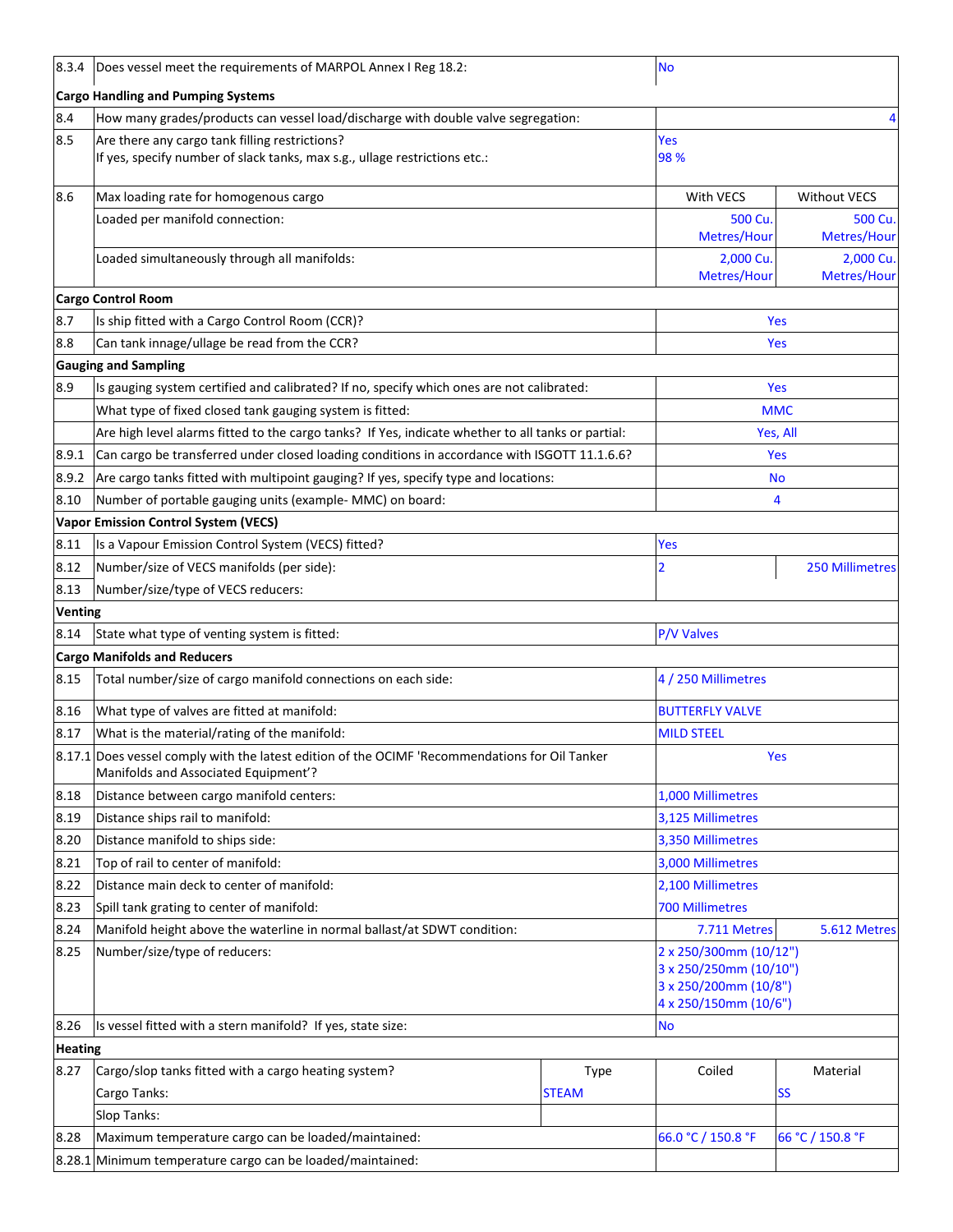|      | Inert Gas and Crude Oil Washing                                        |                |                       |                         |                               |                            |  |
|------|------------------------------------------------------------------------|----------------|-----------------------|-------------------------|-------------------------------|----------------------------|--|
| 8.29 | Is an Inert Gas System (IGS) fitted/operational?                       |                |                       |                         | <b>YES</b>                    |                            |  |
|      | 8.29.1 Is a Crude Oil Washing (COW) installation fitted/operational?   |                | <b>NA</b>             |                         |                               |                            |  |
| 8.30 | Is IGS supplied by flue gas, inert gas (IG) generator and/or nitrogen: |                |                       |                         | <b>IG Generator</b>           |                            |  |
|      | <b>Cargo Pumps</b>                                                     |                |                       |                         |                               |                            |  |
| 8.31 | How many cargo pumps can be run simultaneously at full capacity:       |                |                       |                         |                               |                            |  |
| 8.32 | Pumps                                                                  |                | No.                   | Type                    | Capacity                      | At What Head<br>$(sg=1.0)$ |  |
|      | Cargo Pumps:                                                           |                | Cargo Pumps:          | 4                       | <b>Screw</b>                  | 500 M3/HR                  |  |
|      | Cargo Eductors:                                                        |                | Cargo Eductors:       |                         |                               |                            |  |
|      | Stripping:                                                             |                | Stripping:            | $\mathbf{1}$            |                               | 50 Cu. Metres/Hour         |  |
| 8.33 | Is at least one emergency portable cargo pump provided?                |                |                       |                         |                               |                            |  |
|      |                                                                        |                |                       |                         |                               |                            |  |
| 9.   | <b>MOORING</b>                                                         |                |                       |                         |                               |                            |  |
| 9.1  | Wires (on drums)                                                       | No.            | Diameter              | Material                | Length                        | <b>Breaking Strength</b>   |  |
|      | Forecastle:                                                            |                |                       |                         |                               |                            |  |
|      | Main deck fwd:                                                         |                |                       |                         |                               |                            |  |
|      | Main deck aft:                                                         |                |                       |                         |                               |                            |  |
|      | Poop deck:                                                             |                |                       |                         |                               |                            |  |
| 9.2  | Wire tails                                                             | No.            | Diameter              | Material                | Length                        | <b>Breaking Strength</b>   |  |
|      | Forecastle:                                                            |                |                       |                         |                               |                            |  |
|      | Main deck fwd:                                                         |                |                       |                         |                               |                            |  |
|      | Main deck aft:                                                         |                |                       |                         |                               |                            |  |
|      | Poop deck:                                                             |                |                       |                         |                               |                            |  |
| 9.3  | Ropes (on drums)                                                       | No.            | Diameter              | Material                | Length                        | <b>Breaking Strength</b>   |  |
|      | Forecastle:                                                            | 2              | <b>48 Millimetres</b> | <b>MEGAFLEX</b>         | 220 Metres                    | <b>44 Metric Tonnes</b>    |  |
|      | Main deck fwd:                                                         |                |                       |                         |                               |                            |  |
|      | Main deck aft:                                                         |                |                       |                         |                               |                            |  |
|      | Poop deck:                                                             | $\overline{2}$ | <b>48 Millimetres</b> | <b>MEGAFLEX</b>         | 220 Metres                    | <b>44 Metric Tonnes</b>    |  |
| 9.4  | <b>Other lines</b>                                                     | No.            | Diameter              | Material                | Length                        | <b>Breaking Strength</b>   |  |
|      | Forecastle:                                                            | 4              | <b>48 Millimetres</b> | <b>MEGAFLEX</b>         | 220 Metres                    | <b>44 Metric Tonnes</b>    |  |
|      | Main deck fwd:                                                         |                | <b>44 Millimetres</b> | <b>MEGAFLEX</b>         | 180 Metres                    | 33.70 Metric Tonnes        |  |
|      | Main deck aft:                                                         | $\overline{2}$ | <b>44 Millimetres</b> | <b>MEGAFLEX</b>         | 180 Metres                    | 33.70 Metric Tonnes        |  |
|      | Poop deck:                                                             | 4              | <b>48 Millimetres</b> | <b>MEGAFLEX</b>         | 220 Metres                    | <b>44 Metric Tonnes</b>    |  |
| 9.5  | Winches                                                                | No.            | No. Drums             | <b>Motive Power</b>     | <b>Brake Capacity</b>         | Type of Brake              |  |
|      | Forecastle:                                                            | 2              | <b>SINGLE</b>         |                         | 22.70 Metric<br><b>Tonnes</b> |                            |  |
|      | Main deck fwd:                                                         |                |                       |                         |                               |                            |  |
|      | Main deck aft:                                                         |                |                       |                         |                               |                            |  |
|      | Poop deck:                                                             | $\overline{2}$ | <b>SINGLE</b>         |                         | 22.70 Metric<br><b>Tonnes</b> |                            |  |
| 9.6  | Bitts, closed chocks/fairleads                                         |                | No. Bitts             | <b>SWL Bitts</b>        | No. Closed Chocks             | <b>SWL Closed Chocks</b>   |  |
|      | Forecastle:                                                            |                | 6                     | 6X29T/2X40T             |                               | 6X29T/1X81T                |  |
|      | Main deck fwd:                                                         |                | 4                     | <b>29 Metric Tonnes</b> | 4                             | <b>29 Metric Tonnes</b>    |  |
|      | Main deck aft:                                                         |                | $\overline{2}$        | <b>29 Metric Tonnes</b> | $\overline{2}$                | <b>29 Metric Tonnes</b>    |  |
|      | Poop deck:                                                             |                | 6                     | <b>29 Metric Tonnes</b> | 9                             | 8X29T/1X81T                |  |
|      | <b>Anchors/Emergency Towing System</b>                                 |                |                       |                         |                               |                            |  |
| 9.7  | Number of shackles on port/starboard cable:                            |                |                       |                         | 10/9                          |                            |  |
| 9.8  | Type/SWL of Emergency Towing system forward:                           |                |                       |                         | <b>PANAMA BIT</b>             | <b>30 Metric Tonnes</b>    |  |
| 9.9  | Type/SWL of Emergency Towing system aft:                               |                |                       |                         | <b>PANAMA BIT</b>             | <b>30 Metric Tonnes</b>    |  |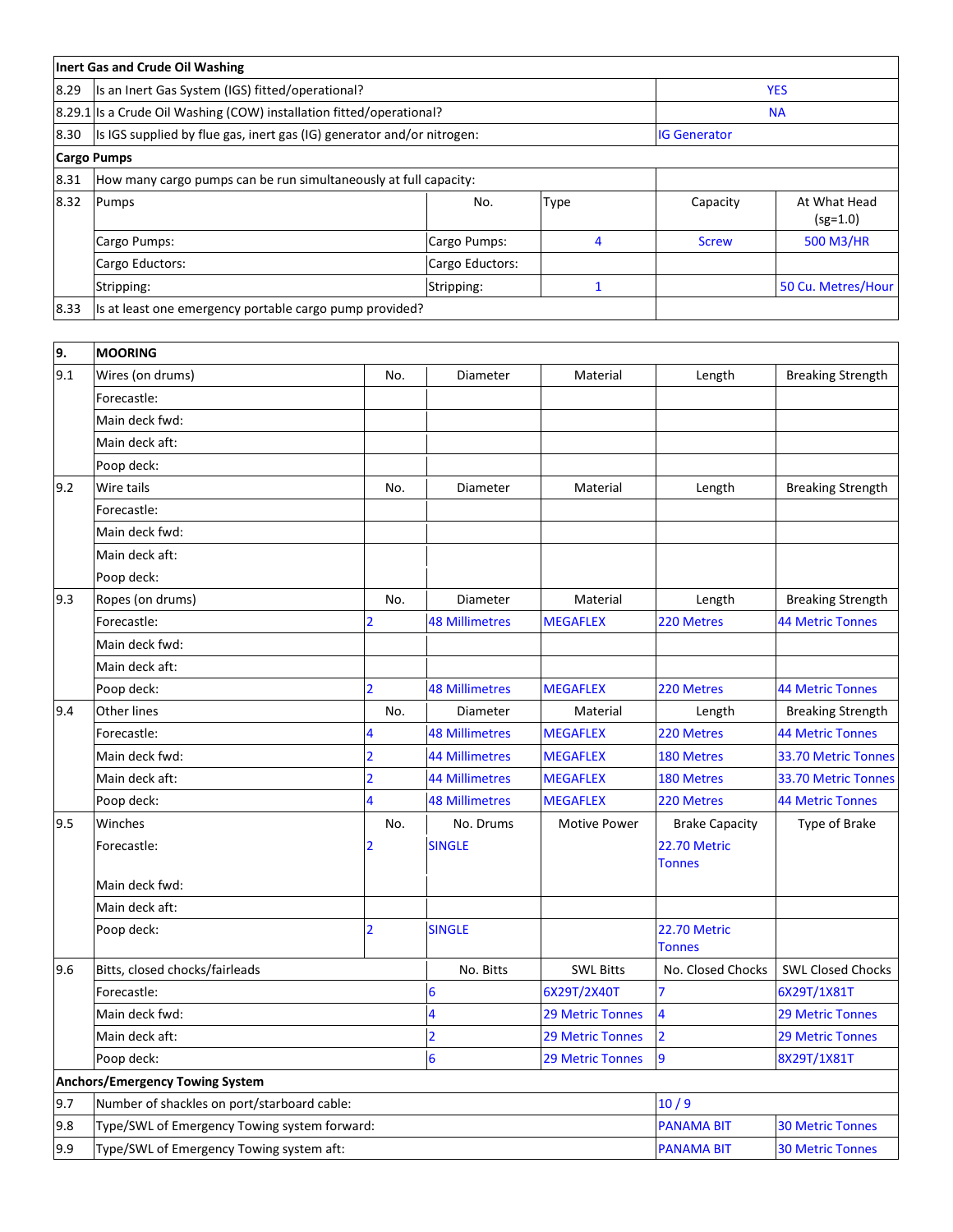| <b>Escort Tug</b> |                                                                                                                                                                                                                    |                       |                       |
|-------------------|--------------------------------------------------------------------------------------------------------------------------------------------------------------------------------------------------------------------|-----------------------|-----------------------|
| 9.10              | What is size/SWL of closed chock and/or fairleads of enclosed type on stern:                                                                                                                                       |                       | 28.40 Metric Tonnes   |
| 9.11              | What is SWL of bollard on poop deck suitable for escort tug:                                                                                                                                                       |                       | 28.40 Metric Tonnes   |
|                   | Lifting Equipment/Gangway                                                                                                                                                                                          |                       |                       |
| 9.12              | Derrick/Crane description (Number, SWL and location):                                                                                                                                                              | Cranes: 1 x 3 Tonnes  |                       |
| 9.13              | Accommodation ladder direction:                                                                                                                                                                                    | Aft                   |                       |
|                   | Does vessel have a portable gangway? If yes, state length:                                                                                                                                                         | Yes, 15 Metres        |                       |
|                   | <b>Single Point Mooring (SPM) Equipment</b>                                                                                                                                                                        |                       |                       |
| 9.14              | Does the vessel meet the recommendations in the latest edition of OCIMF 'Recommendations for Not Applicable<br>Equipment Employed in the Bow Mooring of Conventional Tankers at Single Point Moorings<br>$(SPM)$ ? |                       |                       |
| 9.15              | If fitted, how many chain stoppers:                                                                                                                                                                                | <b>Not Applicable</b> |                       |
| 9.16              | State type/SWL of chain stopper(s):                                                                                                                                                                                | <b>Not Applicable</b> | <b>Not Applicable</b> |
| 9.17              | What is the maximum size chain diameter the bow stopper(s) can handle:                                                                                                                                             | <b>Not Applicable</b> |                       |
| 9.18              | Distance between the bow fairlead and chain stopper/bracket:                                                                                                                                                       | <b>Not Applicable</b> |                       |
| 9.19              | Is bow chock and/or fairlead of enclosed type of OCIMF recommended size<br>(600mm x 450mm)? If not, give details of size:                                                                                          | <b>Not Applicable</b> |                       |

| 10.              | <b>PROPULSION</b>                                               |              |                                                                                    |                                                                                |  |
|------------------|-----------------------------------------------------------------|--------------|------------------------------------------------------------------------------------|--------------------------------------------------------------------------------|--|
| 10.1             | Speed                                                           |              | Maximum                                                                            | Economical                                                                     |  |
|                  | Ballast speed:                                                  |              | <b>11.50 Knots</b>                                                                 | <b>10.50 Knots</b>                                                             |  |
|                  | Laden speed:                                                    |              | <b>10.50 Knots</b>                                                                 | 9.50 Knots                                                                     |  |
| 10.2             | What type of fuel is used for main propulsion/generating plant: |              |                                                                                    | <b>MGO</b>                                                                     |  |
| 10.3             | Type/Capacity of bunker tanks:                                  |              | <b>Fuel Oil: 0 Cu. Metres</b><br>Diesel Oil: 0 Cu. Metres<br>Gas Oil: 0 Cu. Metres |                                                                                |  |
| 10.4             | Is vessel fitted with fixed or controllable pitch propeller(s): |              |                                                                                    | Controllable Pitch propeller                                                   |  |
| 10.5             | Engines                                                         | No           | Capacity                                                                           | Make/Type                                                                      |  |
|                  | Main engine:                                                    | 1            | 4,320 Kilowatt                                                                     | MAK 9M32C                                                                      |  |
|                  | Aux engine:                                                     | 3            | 534 Kilowatt                                                                       | Caterpillar 3412-<br><b>DITA</b>                                               |  |
|                  | Power packs:                                                    | <b>NA</b>    | <b>NA</b>                                                                          | <b>NA</b>                                                                      |  |
|                  | <b>Boilers:</b>                                                 | $\mathbf{1}$ | 6.50 Metric<br><b>Tonnes/Hour</b>                                                  | <b>AALBORG</b><br>Composite<br>Boiler, Oil<br>fired boiler,<br><b>Vertical</b> |  |
|                  | <b>Bow/Stern Thruster</b>                                       |              |                                                                                    |                                                                                |  |
| 10.6             | What is brake horse power of bow thruster (if fitted):          |              | Yes, 440 bhp                                                                       |                                                                                |  |
| 10.7             | What is brake horse power of stern thruster (if fitted):        |              | <b>NA</b>                                                                          |                                                                                |  |
| <b>Emissions</b> |                                                                 |              |                                                                                    |                                                                                |  |
| 10.8             | Main engine IMO NOx emission standard:                          |              | <b>Tier I</b>                                                                      |                                                                                |  |
| 10.9             | Energy Efficiency Design Index (EEDI) rating number:            |              | <b>NA</b>                                                                          |                                                                                |  |

| 11   | <b>SHIP TO SHIP TRANSFER</b>                                                                                                                          |          |
|------|-------------------------------------------------------------------------------------------------------------------------------------------------------|----------|
| 11.1 | Does vessel comply with recommendations contained in OCIMF/ICS Ship To Ship Transfer Guide<br>(Petroleum, Chemicals or Liquified Gas, as applicable)? | Yes      |
| 11.2 | What is maximum outreach of cranes/derricks outboard of the ship's side:                                                                              | 9 Metres |
| 11.3 | Date/place of last STS operation:                                                                                                                     |          |